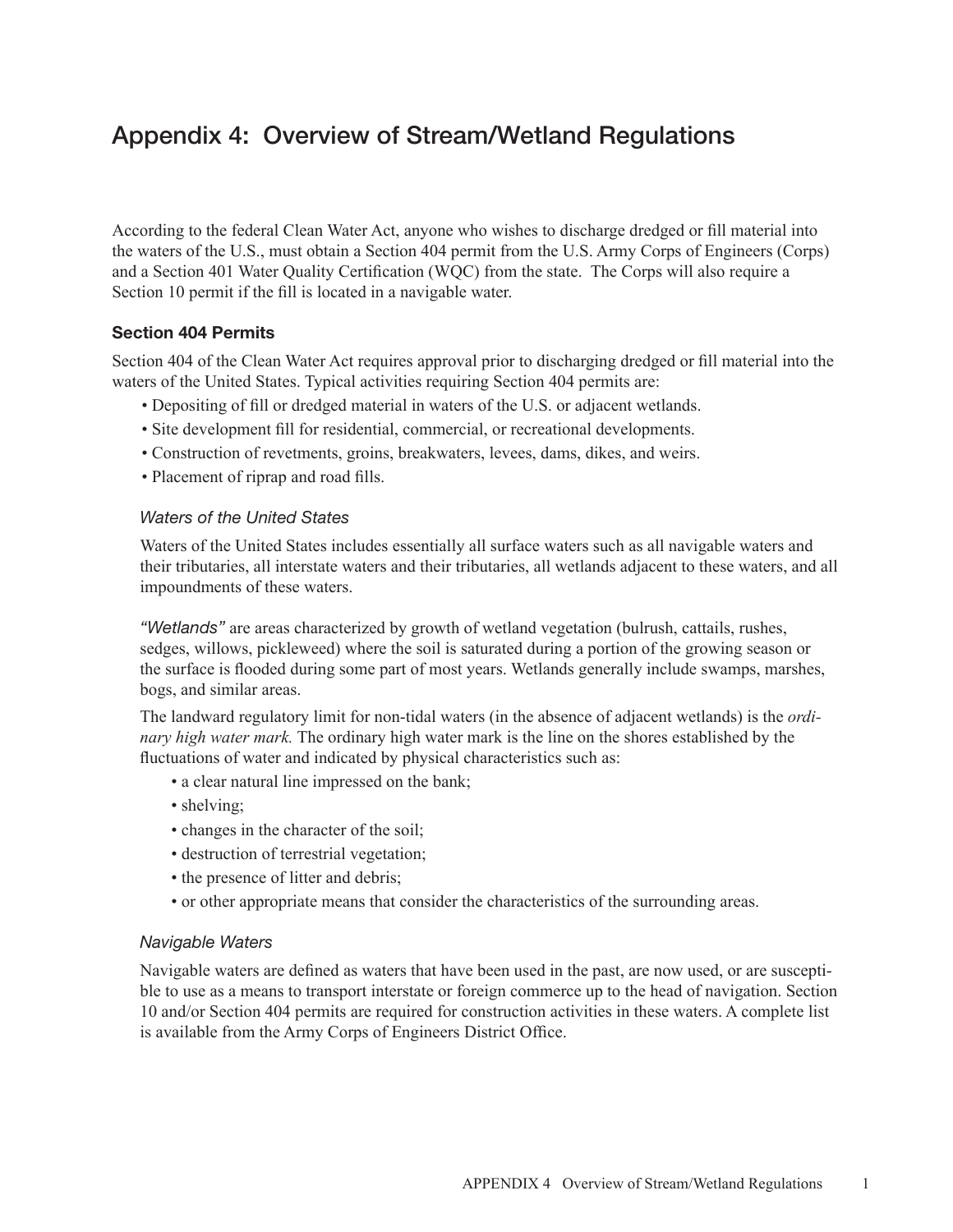# Section 401 Water Quality Certification

The 401 Water Quality Certification (WQC) is required from Ohio EPA prior to the Corps approval of a Section 404 permit. Essentially these permitting processes work in tandem and include much of the same information. The 401 WQC requires an anti-degradation analysis investigating three alternatives: preferred alternative, minimum degradation alternative, and non-degradation alternative. The preferred alternative would include impacts that allow the applicant to develop the property in a preferred development plan. The minimum degradation alternative must minimize the impacts to water resources while still allowing the project to be constructed in an economically viable fashion. The non-degradation alternative must propose a site development plan, which includes zero water quality impacts to surface waters of the state. 401 WQC will be reviewed with varying levels of scrutiny based on the amount of impacts and quality of water resources. For example, a public need must be demonstrated to allow for impacts to category 3 wetlands, but this review is not necessary for impacts to category 1 or 2 wetlands. Fees are required at the time of application and for review of Ohio 401 Water Quality Certification applications.

Generally there are two types of 404 permits applicable to most entities in the State of Ohio, depending on the amount of linear feet of stream, linear feet of shoreline or acres of wetland proposed to be impacted. The types of permits include Individual Permits and Nationwide Permits. Additionally the Ohio Department of Transportation has been issued a Regional General Permits for for transportation projects meeting prescribed conditions.

## *Individual Permits*

Individual permits are issued following a full public interest review of an individual application for a Department of the Army permit. A public notice is distributed to all known interested persons. After evaluating all comments and information received, final decision on the application is made.

The permit decision is generally based on the outcome of a public interest balancing process where the benefits of the project are balanced against the detriments. A permit will be granted unless the proposal is found to be contrary to the public interest. Processing time may take at least 120 days, although the Army Corps of Engineers is allowed up to 1 year to process permits.

Individual permits will require an individual 401 WQC from the Ohio EPA including a full antidegradation review.

## *Nationwide Permits*

A nationwide permit is a form of general permit, which authorizes a category of activities throughout the nation. Nationwide Permits are for certain types of projects that are similar in nature and cause minimal degradation to waters of the state. These permits substantially expedite the permitting process. These permits are valid only if the conditions applicable to the permits are met. If the conditions cannot be met, an individual permit will be required.

Ohio EPA has pre-granted Section 401 Water Quality Certifications to Nationwide Permits with general and specific conditions. To determine if your project qualifies for Nationwide Permit coverage, or requires an individual Section 401 WQC from Ohio EPA, applicants should contact the Corps first to discuss the project.

## *Isolated Wetland Permits*

In January 2001, the United States Supreme Court Decision in the case of Solid Waste Agency of

Page updated 5-4-12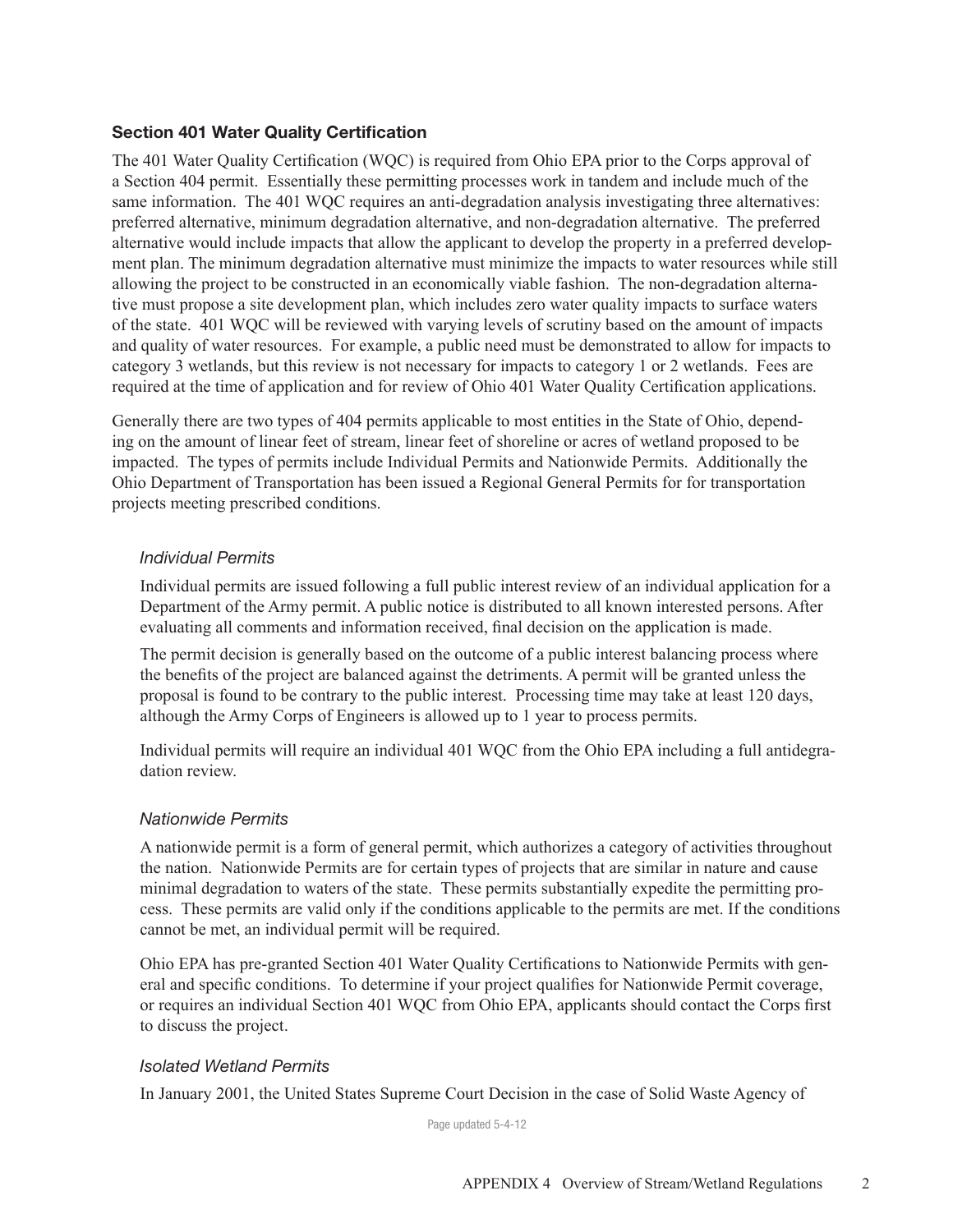Northern Cook County (SWANCC) v. United States Army Corps of Engineers stated that the Corps did not have authority to regulate isolated wetlands under Section 404 of the Clean Water Act. Prior to that ruling, the Corps regulated activities in all streams and wetlands through the issuance of 404 **Permits** 

As a result of this decision, the Ohio EPA adopted emergency rules in April of 2001 to establish a state-permitting program, but these rules were effective for only ninety days. On July 17, 2001, Governor Bob Taft signed House Bill 231 into law. The bill establishes a permanent permitting process for isolated wetlands. The Army Corps of Engineers has maintained the authority to determine whether a wetland is isolated. If the determination by the Corps is that the wetland is isolated, applicants must contact the Ohio EPA to determine the correct level of Isolated Wetland Permit. More information can be found on the Ohio EPA web site.

## *Pre-Application Consultation*

Applicants are encouraged to contact the Corps of Engineers and the Ohio EPA for proposed work in waters of the state. By discussing all information prior to application submittal, the application will be processed more efficiently. If an applicant is unsure if an application is required, the Corps will provide an official determination as to the need for a Department of the Army permit upon request.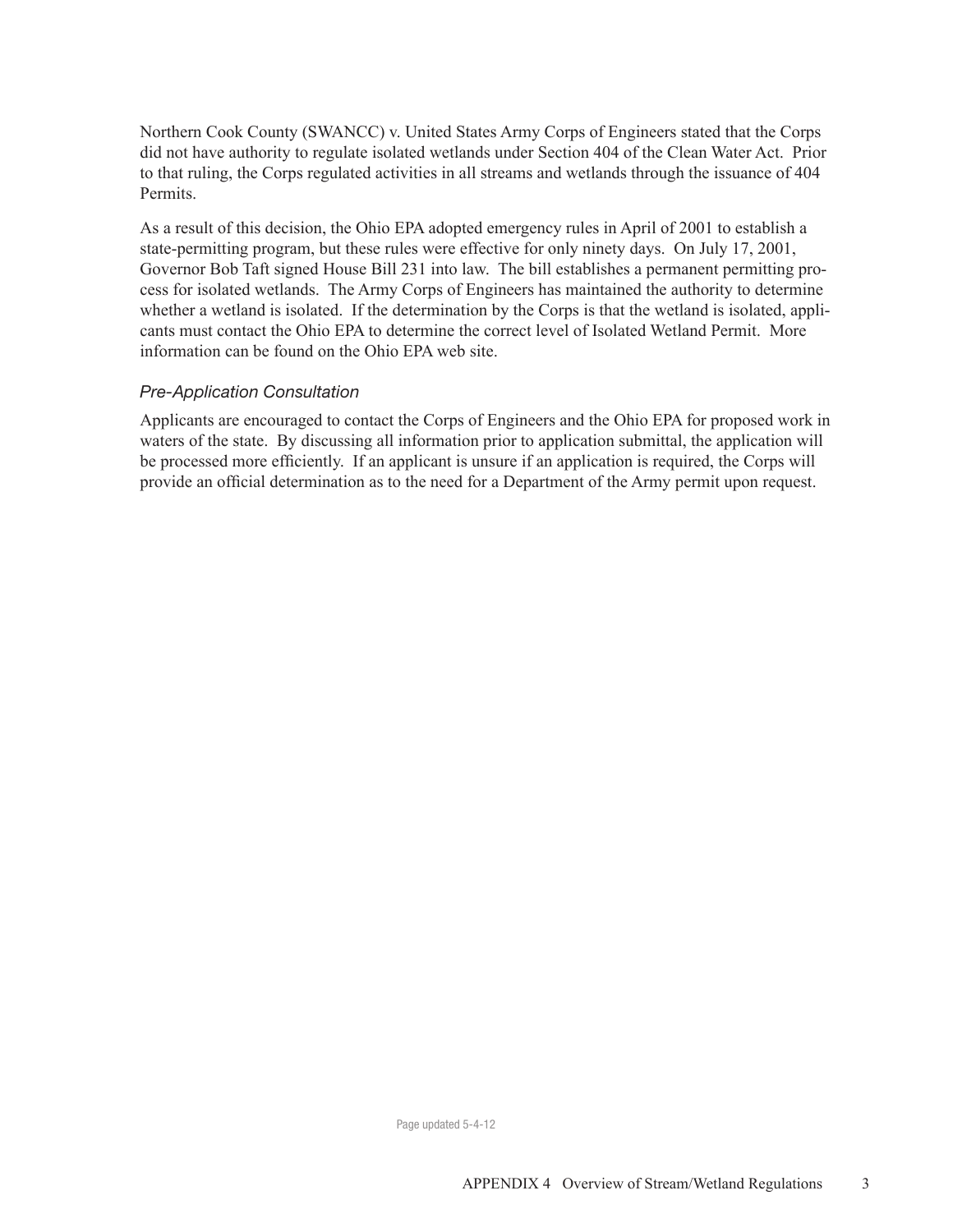# Contacts for Ohio EPA and Army Corps of Engineers

#### Ohio EPA, 401 Water Quality Certifications

Tom Harcarik 122 S. Front Street P. O. Box 1049 Columbus, Ohio 43216-1049 (614) 644-2013 Tom.Harcarik@epa.state.oh.us www.epa.state.oh.us/dsw/401/401section.html

For Questions about the Ohio Rapid Assessment Method, contact Brian Gara at the above address or at  $(614)$  836-8787, Brian.Gara@epa.state.oh.us

## U.S. Army Corps of Engineers, Section 404 Permits

#### Buffalo District

1776 Niagara Street Buffalo, NY 14207-3199 FAX (716) 879-4310 http://www.lrb.usace.army.mil/orgs/reg/index.htm

## Louisville District

Attention: Regulatory Branch, OP-F P.O. Box 59 Louisville, KY 40201-0059 Phone: (502) 315-6733 http://www.lrl.usace.army.mil/

#### Huntington District

502 Eighth Street Huntington, WV 25701 (604) 529-5210 http://www.lrh.usace.army.mil/or/permits/

#### Pittsburgh District

William S. Moorhead Federal Building 1000 Liberty Avenue Pittsburgh, PA 15222 http://www.lrp.usace.army.mil/or/or-f/permits.htm

Page updated 5-4-12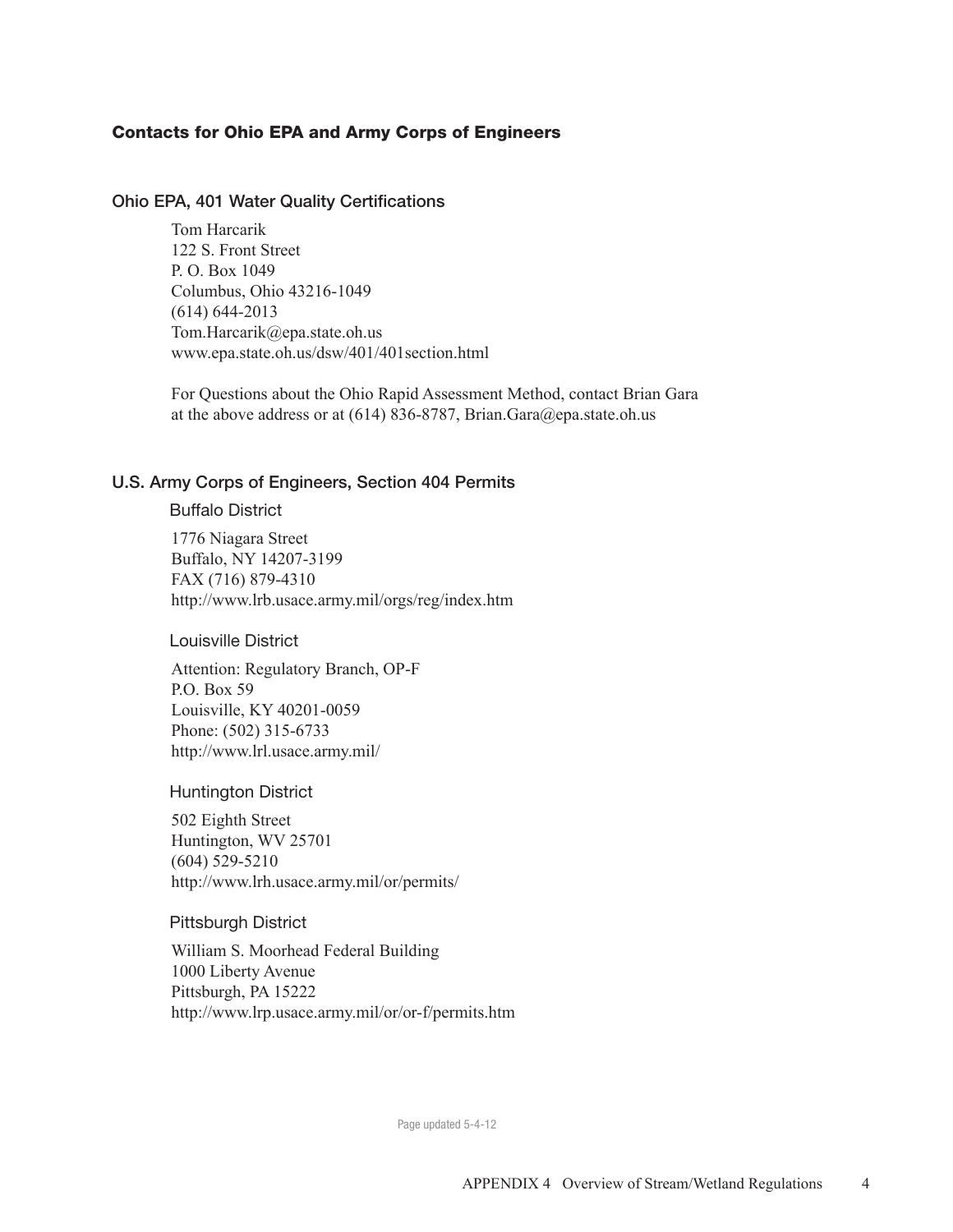# Definitions Associated with 404/401 and Isolated Wetland Permits

#### Isolated Wetlands – per OAC 3745-1-50

"Hydrologically isolated wetlands" means those wetlands which;

- (1) Have no surface water connection to a surface water of the state;
- (2) Are outside of, and not contiguous to, any one hundred year "floodplain" as that term is defined in this rule; and
- (3) Have no contiguous hydric soil between the wetland and any surface water of the state.

#### Ordinary High Water Mark

Landward regulatory limit for non-tidal waters (in the absence of adjacent wetlands). Line on the shores or river banks established by the fluctuations of water and indicated by physical characteristics such as:

- a clear natural line impressed on the bank;
- shelving:
- changes in the character of the soil;
- destruction of terrestrial vegetation;
- the presence of litter and debris;
- or other appropriate means that consider the characteristics of the surrounding areas.

## Navigable Waters

Waters that have been used in the past, are now used, or are susceptible to use as a means to transport interstate or foreign commerce up to the head of navigation. Section 10 and/or Section 404 permits are required for construction activities in these waters. A complete list is available in the Corps District Offices.

#### Ohio Rapid Assessment Method (ORAM)

Method which allows an applicant to assess the quality of the wetland without completing detailed vegetative or hydrologic analyses. The outcome of applying this method is the categorization of wetlands as either Category 1, 2 or 3. The Ohio EPA reviews categorization of wetlands. The current manual is ORAM Version 5.0.

#### Waters of the State

"Surface waters of the state" or "water bodies" mean all streams, lakes, reservoirs, ponds, marshes, wetlands or other waterways which are situated wholly or partially within the boundaries of the state, except those private waters which do not combine or effect a junction with natural surface or underground waters. Waters defined as sewerage system, treatment works or disposal system in section 6111.01 of the Revised Code are not included.

#### Wetlands – Effective 12/30/2002, Per OAC 3745-1-02

"Wetlands" means those areas that are inundated or saturated by surface or ground water at a frequency and duration that are sufficient to support, and that under normal circumstances do support, a prevalence of vegetation typically adapted for life in saturated soil conditions. "Wetlands" includes swamps, marshes, bogs, and similar areas that are delineated in accordance with the 1987 United States Army Corps of Engineers wetland delineation manual and any other procedures and requirements adopted by the United States army corps of engineers for delineating wetlands.<br>
Page updated 5-4-12